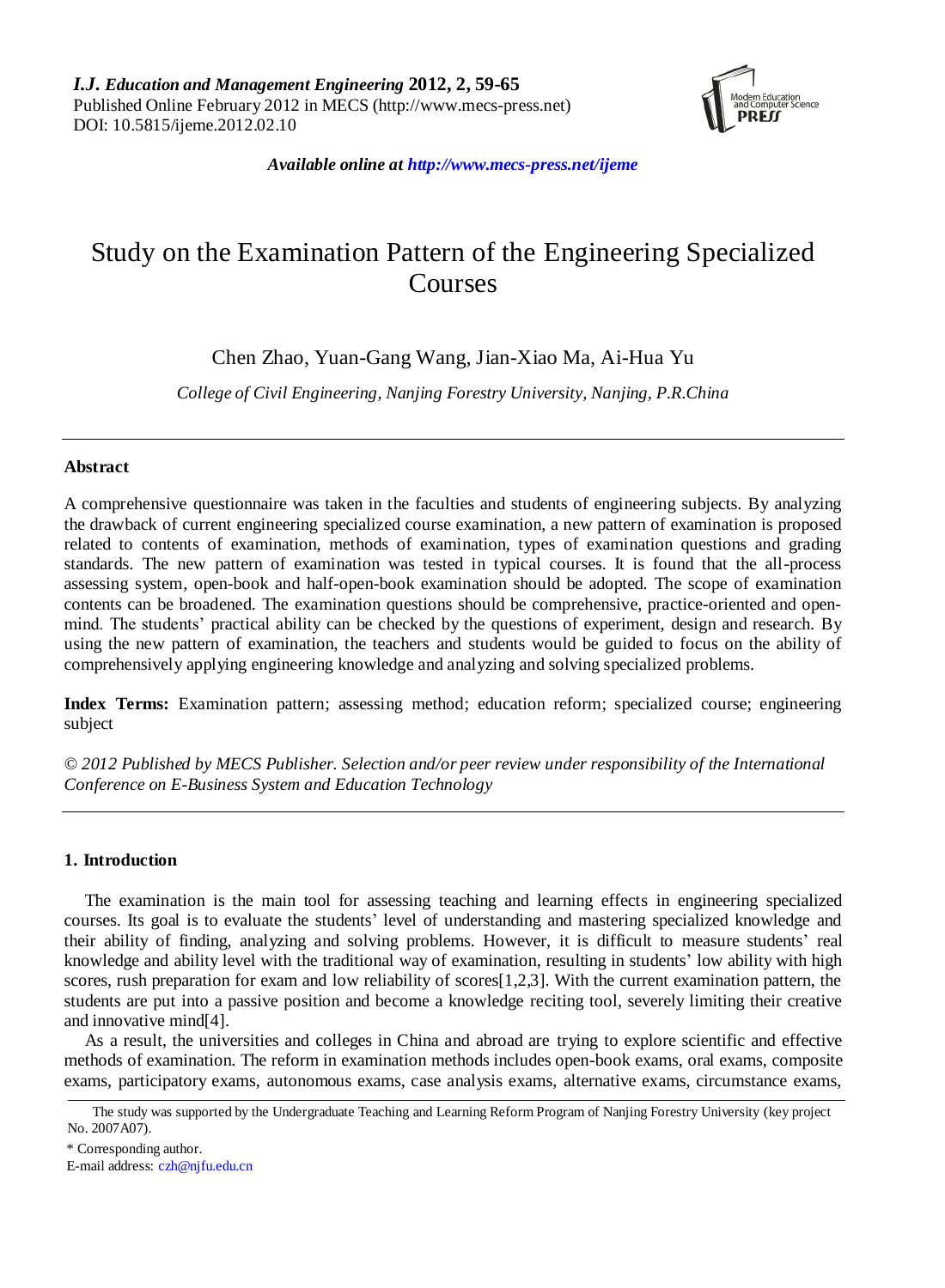item pools, separation of examination and instruction, etc. These experiments of reform have shown certain innovative patterns in examination[5,6,7].

This study will explore the way, the method and the measure of examination reform for the specialized courses of undergraduate engineering subjects. A new pattern of examination is put forward to enhance the effectiveness and validity of examination as well as the instructing-learning-examining-managing coordination.

# **2. Study methods**

The method of questionnaire investigation and survey was adopted in the study. The questioned sample covered university students and faculties in the engineering college of Nanjing Forestry University from 2007 to 2009. Some typical courses were selected to undertake the examination reform.

## *2.1 Questionnaire Investigation and Survey*

The investigation and survey is to analyze the goal and the pattern of examination in engineering specialized courses from the views of teachers, students and managing personnel respectively. Various ways and methods of examination were compared and appropriate patterns of examination and appraisal were summarized.

# *2.2 Experiment of Examination Reform*

According to the nature of engineering specialized courses and the status of students, the multivariate examination pattern was tested. The pattern covered the contents of exam, the methods of exam, the types of examination questions, the standards of grading, the analysis, summary and feedback of scores. The emphasis was put on the comparative experiment on adaptability and validity of different methods and contents and types of examination questions.

# **3. Results and discussions**

## *3.1 Questionnaire Investigation and Survey*

#### *3.1.1Questionnaire sample*

Over 900 copies of questionnaires were sent out. A total of 761 persons have handed in valid answer sheets, within which 5% are teachers, 85% undergraduate students, 8% graduate students and the left 2% managing personnel. The specialties cover forest engineering(8%), civil engineering(51%), traffic engineering(18%), engineering management( $2\%$ ), surveying and mapping engineering( $11\%$ ), water supply and sewage engineering(7%) and the other majors(3%). Table 1 shows the statistics of questionnaire samples.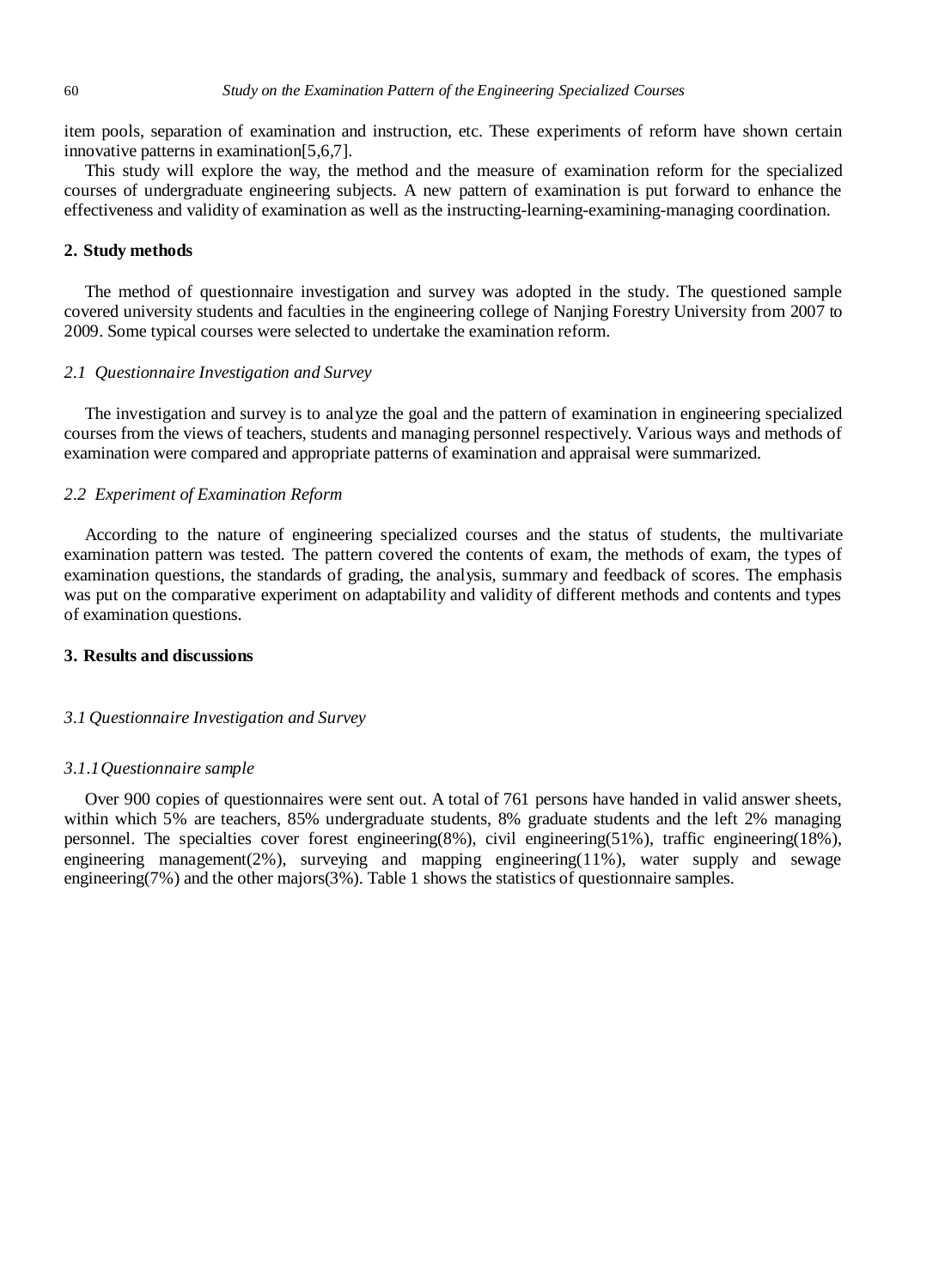Table 1. Statistics of questionnaire samples

| Distribution of Personnel |            | Distribution of Specialties         |            |
|---------------------------|------------|-------------------------------------|------------|
| Status of personnel       | Percentage | Specialty                           | Percentage |
| <b>Teachers</b>           | 5%         | Forest engineering                  | 8%         |
| Undergraduate students    | 85%        | Civil engineering                   | 51%        |
| Graduate students         | 8%         | Traffic engineering                 | 18%        |
| Managing personnel        | 2%         | Engineering management              | 2%         |
|                           |            | Surveying and mapping engineering   | 11%        |
|                           |            | Water supply and sewage engineering | 7%         |
|                           |            | Others                              | 3%         |

# *3.1.2Statistics result of the questionnaire*

*a) Attitude towards current patterns of examination:* Only 31% persons feel satisfied with the current pattern of examination while 43% are not satisfied and 26% keep an indifferent attitude. 53% people hope to reform the examination pattern while only 5% feel unnecessary.

*b) Attitude towards the examination methods:* Most(89%) support the all-process assessment in engineering specialized courses. The all-process assessment covers the course attendance, home works, lab experiments, fieldworks, in-course designs, discussions, paper writing, quizes and practical operations.

*c) Selection of examination types:* 4% select oral exam and 23% select written exam while most(72%) think it depends on specific conditions. If written examination is adopted, 35% people prefer close-book, 33% prefer open-book and the rest 32% desire half-open-book.

*d) Types of examination questions:* The types include explanation of terms, comparison of terms, filling in blanks, selection and judgement, definitions, error correction, discrimination, derivation, simple answers, analysis, computation, mapping, photograph description, design, discussion, case analysis, multiple answers, practical operation, etc.

*e) Standards of grading:* 18% choose grading according to original scores and 34% prefer score normalization while 48% prefer grading by weighting method. 66% persons prefer scoring on a percentage system and the other 34% on a ranking base of three to five grades.

*f) Appraisal of practice ability:* 92% think it is necessary to assess students' experiment, design and research abilities while only 8% think unnecessary. The methods of practice ability evaluation are field operations(77%) and written descriptions of experiments, designs and researches(23%).

The statistics result of the questionnaire is shown in Table 2.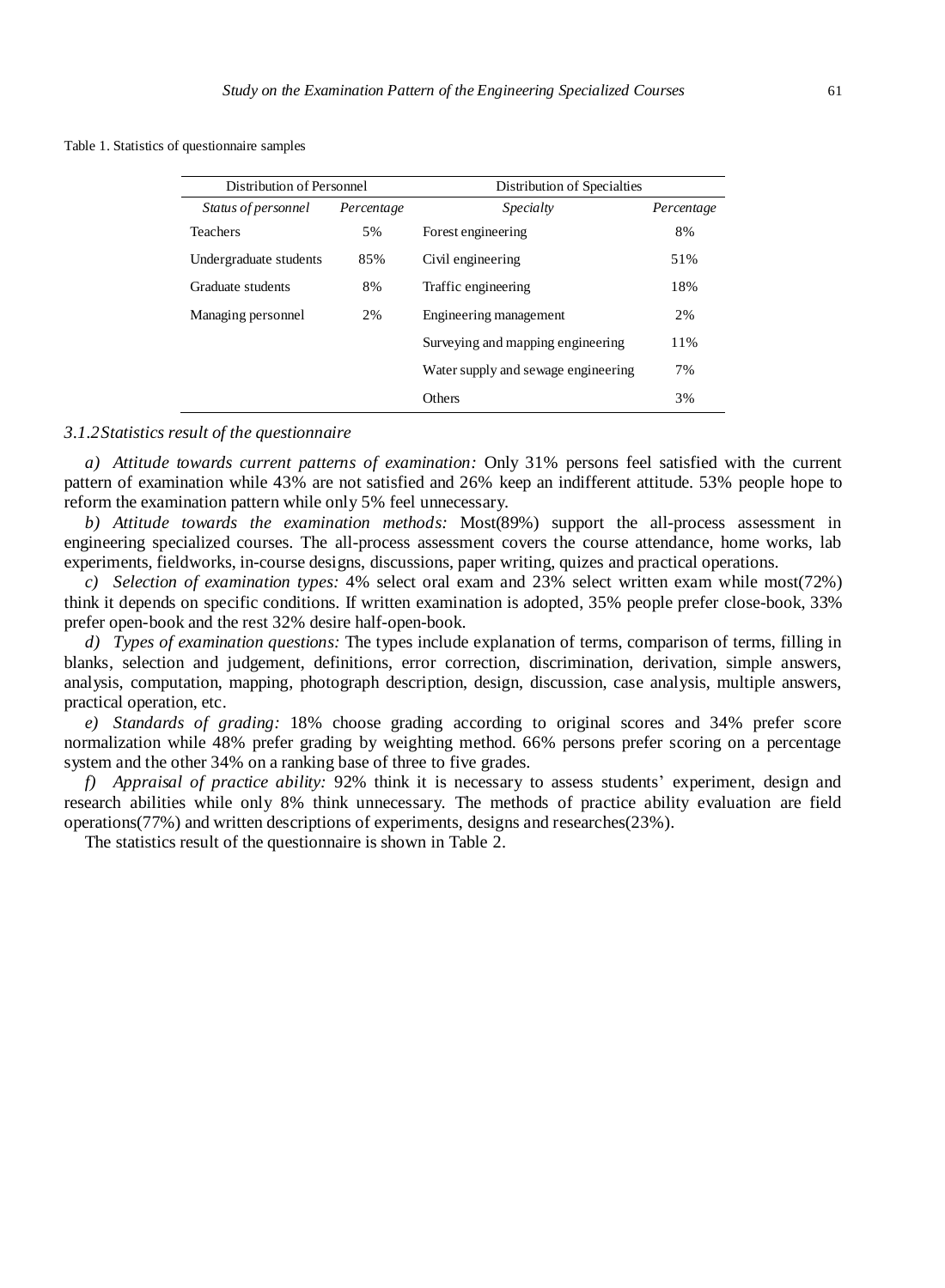Table 2. Statistics result of questionnaire

L.  $\overline{a}$ 

| Object Items                              | Attitude Distribution in Percentage                                      |  |
|-------------------------------------------|--------------------------------------------------------------------------|--|
| Current patterns of<br>examination        | 31% satisfied, 43% unsatisfied, 26% indifferent.                         |  |
| Reform of<br>examination pattern          | 53% necessary, 5% unnecessary.                                           |  |
| All-process<br>assessment method          | 89% preference.                                                          |  |
| <b>Examination</b> type                   | 4% oral exam, 23% written exam, 72%<br>depending.                        |  |
| Written<br>examination                    | 35% close-book, 33% open-book, 32% half-<br>open-book.                   |  |
| Standard of grading                       | 18% on original score, 34% on score<br>normalization, 48% on weighting.  |  |
| Scoring system                            | 66% percentage system, 34% ranking system of<br>three to five grades.    |  |
| Appraisal of<br>practice ability          | 92% necessary, 8% unnecessary.                                           |  |
| Methods of practice<br>ability evaluation | 77% field operation, 23% written descriptions<br>of practical operation. |  |

#### *3.1.3Analysis of the questionnaire results*

Most people are not satisfied with the current pattern of examination while one third feel satisfied and one quarter feel indifferent, which indicates the multivariate opinions in the university faculty and students.

The all-process assessment of students' achievement should be adopted in the engineering specialized courses. The all-process assessment should cover students' ordinary performance and examination scores, including home works, experiments, designs, in-class discussions and arguments. The ordinary performance should represent one third of the final score in order to show the students' knowledge and ability level in the specific course.

Both oral and written exams can be used, depending on concrete conditions of the course. In written examination, the open-book and the half-open-book patterns are more adaptive for engineering specialized courses than the close-book pattern. The open-book and the half-open-book patterns would meet the requirements of engineering practices.

The contents of examination can exceed the scope of the course by 5% to 15%. In this way, the students' knowledge extension can be checked, guiding students to explore frontier knowledge, develop studying interests and train self-study ability.

The practice ability related to the specific course should be tested in order to cultivate students' practice and application awareness. However, on-site tests are not feasible in most courses. A suitable alternative is to give certain examination questions of describing experiments, designs and researches, including equipment operations, working procedures, data analysis, points for attention and matters of regulations.

In the examination, some questions can be appointed as selective topics. Students can choose the questions to answer upon their own preference. In this way, they can give full play to their knowledge and interests, avoiding the same examination contents to all students taking the course.

Finally, it can be found from the questionnaire that the examination in engineering specialized courses should help to cultivate the students' practical knowledge and ability. The examination should be diversified and application oriented. In the examination, the students' ability of acquiring knowledge, analyzing and solving problems should be fully checked. It is necessary to reform the examination pattern in order to lead students to truly enhance their specialized quality and ability.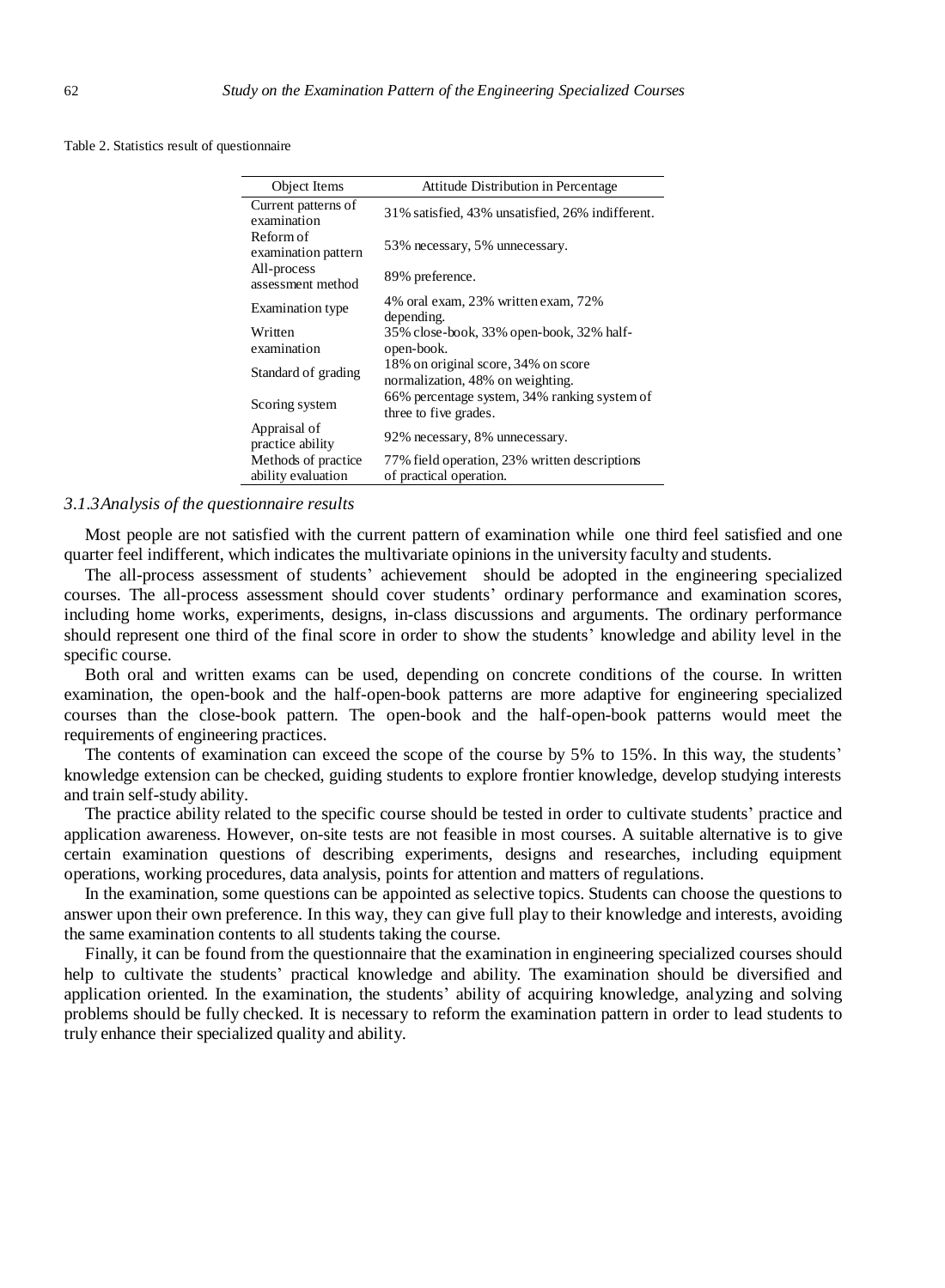## *3.2 Experiment Study in Typical Courses*

#### *3.2.1Courses experimented for examination reform*

Over ten typical engineering specialized courses were chosen to explore the examination pattern reform during the academic years from 2007 to 2009. The experimented courses included technical courses of civil engineering, specialized courses of forest engineering and road engineering, subject introduction courses, courses on special topics and courses on subject frontier. Some courses were held on a large class base of over 80 attending students, such as Civil Engineering Materials, Science of Traffic Engineering, Construction Organization Planning and Management. Other courses were opened in a small scale of attendees such as Transportation Engineering, Introduction to Forest Engineering, Technology and Management of Timber Production, Introduction to Engineering Environment, Basis of Engineering Machinery and Electricity, Engineering Bidding and Contract Management, Engineering Economics. Over six hundred students had undertaken the reform trial.

#### *3.2.2 Experiment process*

In the first lesson of each course, the students were shown the goal and the main points of the examination reform in the specific course. The exam and test method, the standards of grading, the requirement of examination and the scope of examination were presented with the contents of the course. During the course, some quizzes, questionnaires and discussions were carried out to find out the attitude of the students, the course progress, the teaching and learning effects. Before the final exam, the types of examination questions, the distribution of contents examined and the scope of contents were further explained to the class. After the final exam, the examination questions and respective scores were analyzed and summarized.

#### *3.2.3Analysis of experiment results*

The open-book exams are suitable to courses of strong specialty and practice, which would encourage students to emphasize the comprehension of theoretical knowledge and the combination with practical engineering problems. However, some students may look down on the study and master of basic theory and knowledge in the open-book exam pattern. Thus, as a compromise and balance, a flexible method called halfopen book or "one-page-open-book" method would allow the students to take a piece of self-prepared paper to the examination as an assistance. In this way, the students are pushed to systematically review, sort and summarize the knowledge points of the course while avoiding the mechanical memorizing of the knowledge and concepts.

The examination questions should adopt synthetic questions, topics of application, case analysis, design and computation problems and topic discussions. These types of questions can effectively check the students' understanding and mastering of the specialized knowledge system and the framework of knowledge points, and emphasize the connection and comprehensive application of specialized knowledge.

For some specialized courses with fast development of new knowledge, the examination can lightly exceed the contents in the course specification with the extension under 15%. This would encourage students to keep abreast of new development in the subject, to train self-learning capacity and to build the ability of developing thinking. The broadened contents in the exam would be best designed as open questions such as the hot spots in the subject and the progress of new technology.

The assessment of students' practical ability should be mainly based on the work in laboratories and fieldworks. In written or oral exams, some questions on experiment, design and research description can be set forth to further check the students' understanding of the contents of experiments, designs and researches as well as the instruments applied, operational process, working methods and key techniques related. This is aimed at the practical application of the engineering specialized knowledge.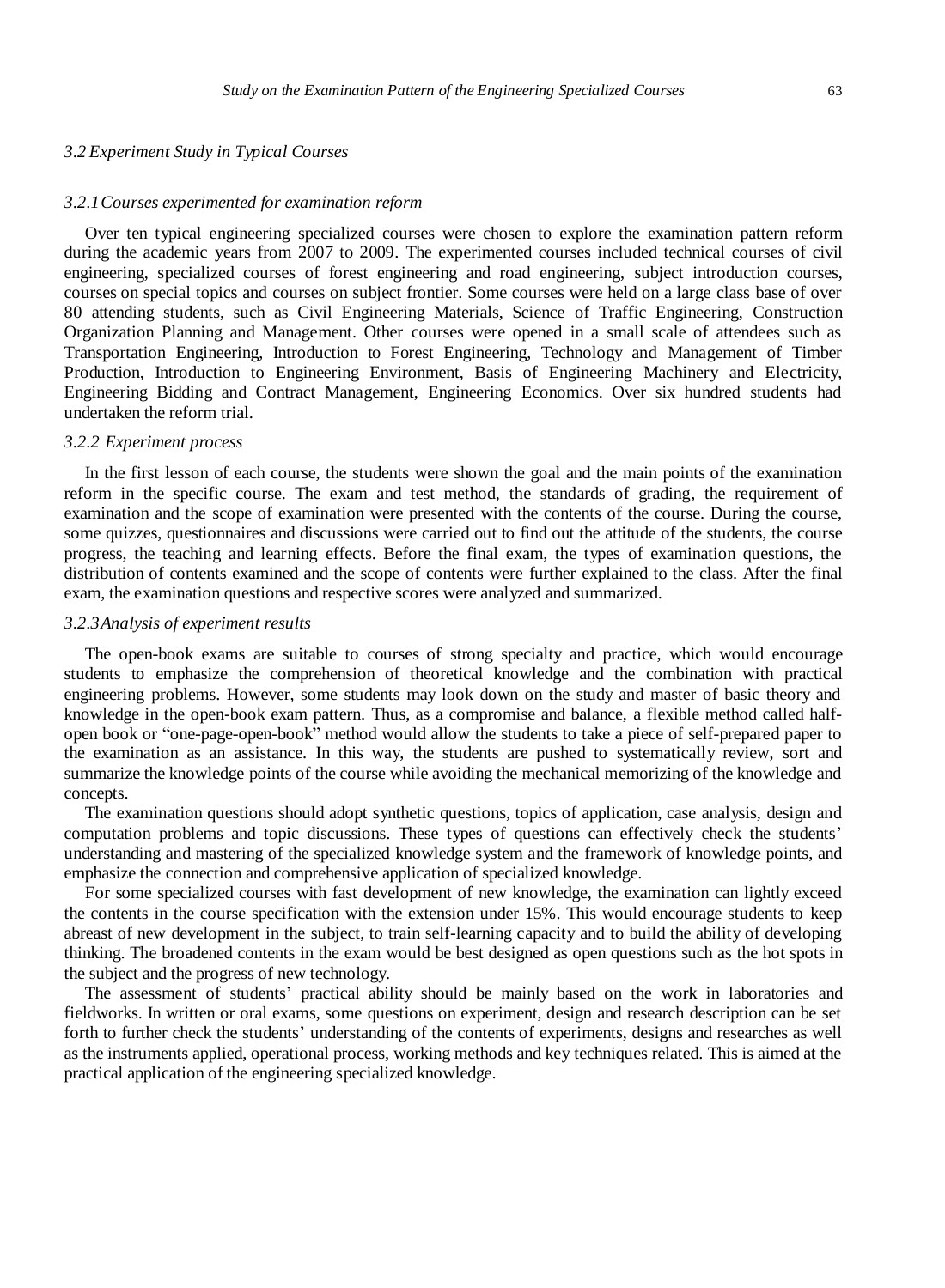Through the experiment of examination reform, most faculties and students approve the new pattern of examination in engineering specialized courses. The new pattern of examination would help to cultivate the practical ability and the creative ability of the students. It is regarded as a good start of examination reform. Further studies and exploration should follow and the effective examination pattern be adopted, resulting in a high quality of specialized education in universities.

# **4. Conclusion**

## *4.1 The necesity of examination pattern reform:*

With the fast development of higher education in China, it is in urgent demand to reform the pattern of examination in engineering specialized courses. The examination, as a commanding tool to students' learning, should lead the students to pay more attention to the training of practical and creative abilities. A good pattern of examination would promote the learning for practice, reaching the coordination and harmony of teaching, learning, examining and management. It would help to improve the style of study and examination, limiting cheating and fraud in course examination. With a qualified pattern of examination, the examination would fully play a guiding and feedback function in the engineering specialized courses.

## *4.2 The direction of examination pattern reform:*

The new pattern of examination in engineering specialized courses should be based on the specific course specification. A scheme of scientific and rational examination should be built. The reform should emphasize the contents of examination, the methods of exam and the standards of grading in order to truly assess the actual knowledge and practical ability of the students. The direction of reform is aimed at avoiding the negative influence of education for examination, high scores with low ability, rash style of study and trend of identical thinking. The reform of examination patterns should lead to the development of creative, applicative, open and diversified human talents.

## *4.3 The new pattern of examination:*

The new pattern of examination for engineering specialized courses includes the diversity of examination contents and the multivariate methods of examination. The examination contents should be extended from the basic knowledge, the basic theory and the simple application to the creative thinking, the open knowledge, the comprehensive application and the practical ability. The methods of examination are all-process assessment, open-book and half-open-book exams, proper types of examination questions and grading standards.

## **References**

[1] R. Y. Cao, "On the structure of the new examination pattern of university courses," Education and Profession[in Chinese], vol. 541, Mar. 2007, pp.182-184.

[2] D. Q. Li, Z. K. Xue, **"**On new model of the examination system of high learning," Journal of Chongqing Technology and Business University for Social Science[in Chinese], vol. 22, Dec. 2005, pp.134-136.

[3] S. W. Liang, S. Y. Du, L. Y. Wang, Y. J. Zhong, Y. Xie, "Reform the examination system, set up new examination model in colleges and universities," Journal of Chengdu University of Technology for Social Science<sup>[in Chinese]</sup>, vol. 13, June 2005, pp.62-67.